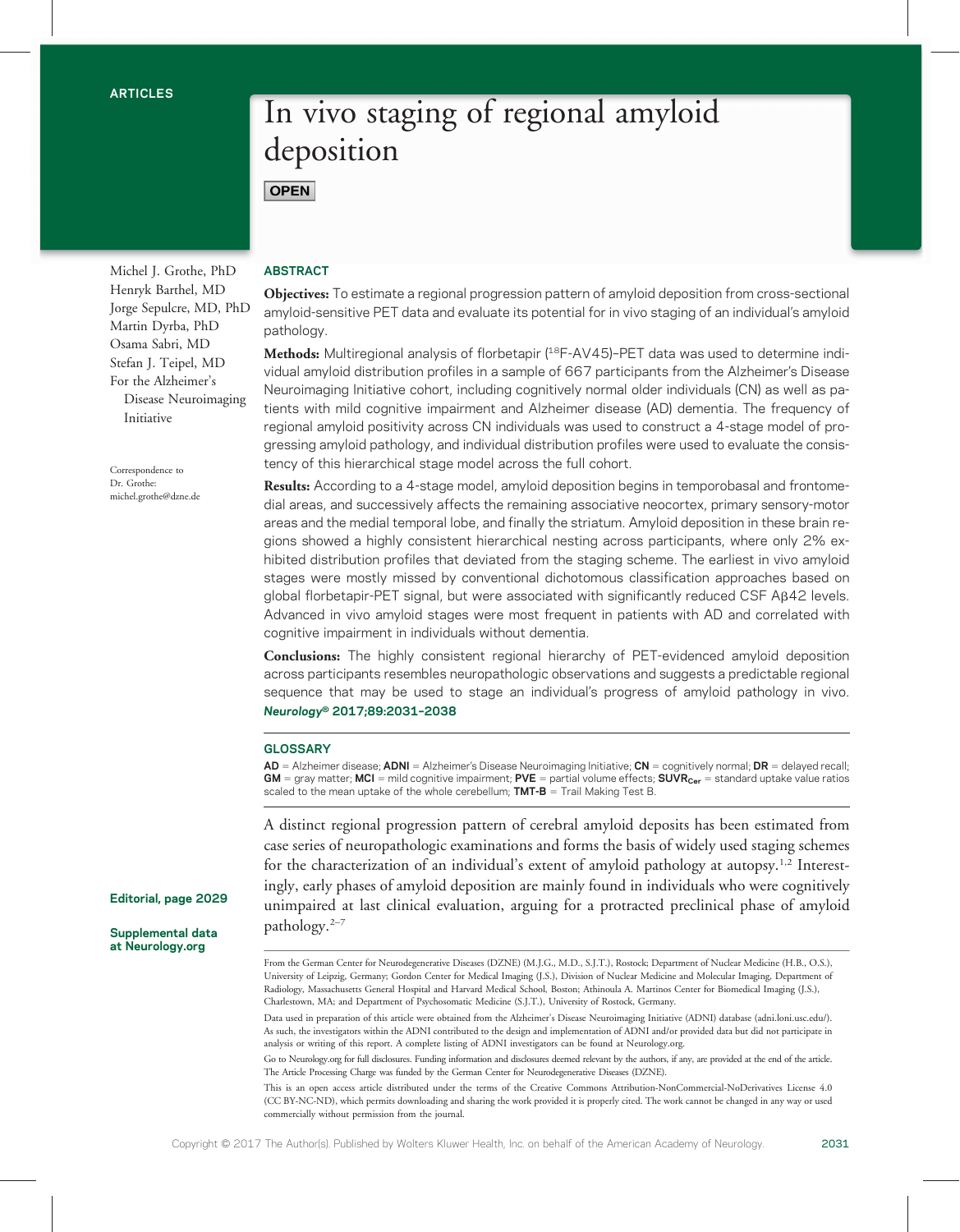The advent of amyloid-sensitive PET imaging methods allows detecting cerebral amyloid deposits in living individuals with very high sensitivity and specificity.<sup>8-10</sup> However, in contrast to the neuropathologic staging schemes, PET imaging data are mainly being used for the characterization of global amyloid burden into dichotomous positive/negative categories. Recent imaging–pathologic correlation studies found that amyloid positivity as conventionally defined usually corresponds to relatively advanced phases of amyloid pathology.<sup>11,12</sup>

We explored the feasibility of in vivo PETbased amyloid staging using a large sample of amyloid-sensitive florbetapir (18F-AV45)-PET data covering the full clinical spectrum of Alzheimer disease (AD), and adopting established neuropathologic approaches for determining regional staging models of amyloid pathology and other proteinopathies.<sup>1,2,13-16</sup> Specifically, this includes estimation of a regional progression sequence based on the frequency of regional amyloid positivity across participants and evaluation of the regional hierarchy of amyloid deposition along this sequence across individual deposition profiles. The identified in vivo amyloid stages were characterized with respect to conventional dichotomous florbetapir-PET classifications, CSF  $\text{AB42}$  levels, as well as clinical diagnosis and cognition.

METHODS Participants. All data used in the present study were obtained from the Alzheimer's Disease Neuroimaging Initiative (ADNI) [\(adni-info.org\)](http://www.adni-info.org/). The present study sample consisted of a total of 667 participants enrolled in the ADNI-GO and ADNI-2 cohorts, who had concurrent 18F-AV45-PET and highresolution structural MRI scans available. The sample included

179 cognitively normal (CN) older individuals, 403 patients with mild cognitive impairment (MCI), and 85 patients with AD dementia. Detailed diagnostic criteria have been reported previously17,18 and are published on the ADNI website ([adni.loni.](http://adni.loni.usc.edu/methods/) [usc.edu/methods/\)](http://adni.loni.usc.edu/methods/). Sample characteristics are summarized in table 1.

Standard protocol approvals, registrations, and patient consents. Data collection and sharing in ADNI was approved by the institutional review board of each participating institution and written informed consent was obtained from all participants.

Imaging data. Acquisition and standardized preprocessing steps of the multicentric MRI and PET imaging data in ADNI have been reported previously<sup>19,20</sup> and are described in detail on the ADNI website [\(adni.loni.usc.edu/methods/](http://adni.loni.usc.edu/methods/)). Briefly, structural MRI data were acquired on 3T scanning platforms using T1 weighted sagittal 3D magnetization-prepared rapid gradient echo sequences. Florbetapir-PET scans were acquired during a 50- to 70-minute interval following a 370 MBq bolus injection of florbetapir (18F). All ADNI imaging data undergo standardized preprocessing steps aimed at increasing data uniformity across the multicenter scanner platforms.

Procedures for preprocessing of the imaging data have been described in detail previously.19,20 Briefly, florbetapir-PET scans were rigidly coregistered to the corresponding structural MRI scan, corrected for partial volume effects (PVE),<sup>21,22</sup> and spatially normalized to an aging/AD-specific reference template using the registration measures from the corresponding MRI scans.

Regional florbetapir-PET uptake values were sampled from 52 brain regions defined in the Harvard–Oxford structural atlas,<sup>23</sup> covering the whole cerebral cortex, as well as hippocampus, amygdala, striatum, and thalamus. The atlas labels were propagated to the customized template space using nonlinear image registration, and multiplied with a binary gray matter (GM) mask of the reference template thresholded at 50% GM probability.20 Regional florbetapir-PET uptake means were converted to standard uptake value ratios by scaling to the mean uptake of the whole cerebellum (SUVR<sub>Cer</sub>) in non-PVE-corrected data.22,24

Individual regional amyloid deposition profiles, i.e., the presence or absence of amyloid pathology in each of the 52 brain regions, were determined based on a cutoff of regional SUVR $_{\rm Cer}$  = 0.92. This cutoff lies in between the 2 most commonly used cutoffs of  $\text{SUVR}_{\text{Cer}} = 1.10$  and  $\text{SUVR}_{\text{Cer}} = 1.17$  for establishing amyloid positivity based on the global cortical signal<sup>10,25-27</sup> in non-PVE-corrected florbetapir-PET data and was extrapolated to

| Table 1                | Sample characteristics |                |                |                |
|------------------------|------------------------|----------------|----------------|----------------|
|                        |                        | <b>CN</b>      | <b>MCI</b>     | <b>AD</b>      |
| n                      |                        | 179            | 403            | 85             |
| Age, y                 |                        | $73.8 \pm 6.5$ | $71.7 \pm 7.7$ | $75.6 \pm 8.3$ |
| Sex, M/F               |                        | 88/91          | 220/183        | 49/36          |
| Education, y           |                        | $16.6 \pm 2.5$ | $16.1 \pm 2.7$ | $15.7 \pm 2.8$ |
| MMSE, AU               |                        | $29.1 \pm 1.2$ | $28.1 \pm 1.7$ | $22.9 \pm 2.0$ |
| Delayed recall, AU     |                        | $7.5 \pm 4.0$  | $5.0 \pm 4.2$  | $0.7 \pm 1.1$  |
| Trail Making Test B, s |                        | $80 \pm 39$    | $106 \pm 58$   | $194 \pm 85$   |

Abbreviations: AD = Alzheimer disease; CN = cognitively normal; MCI = mild cognitive impairment; MMSE = Mini-Mental State Examination.

Average values are reported as mean  $\pm$  SD.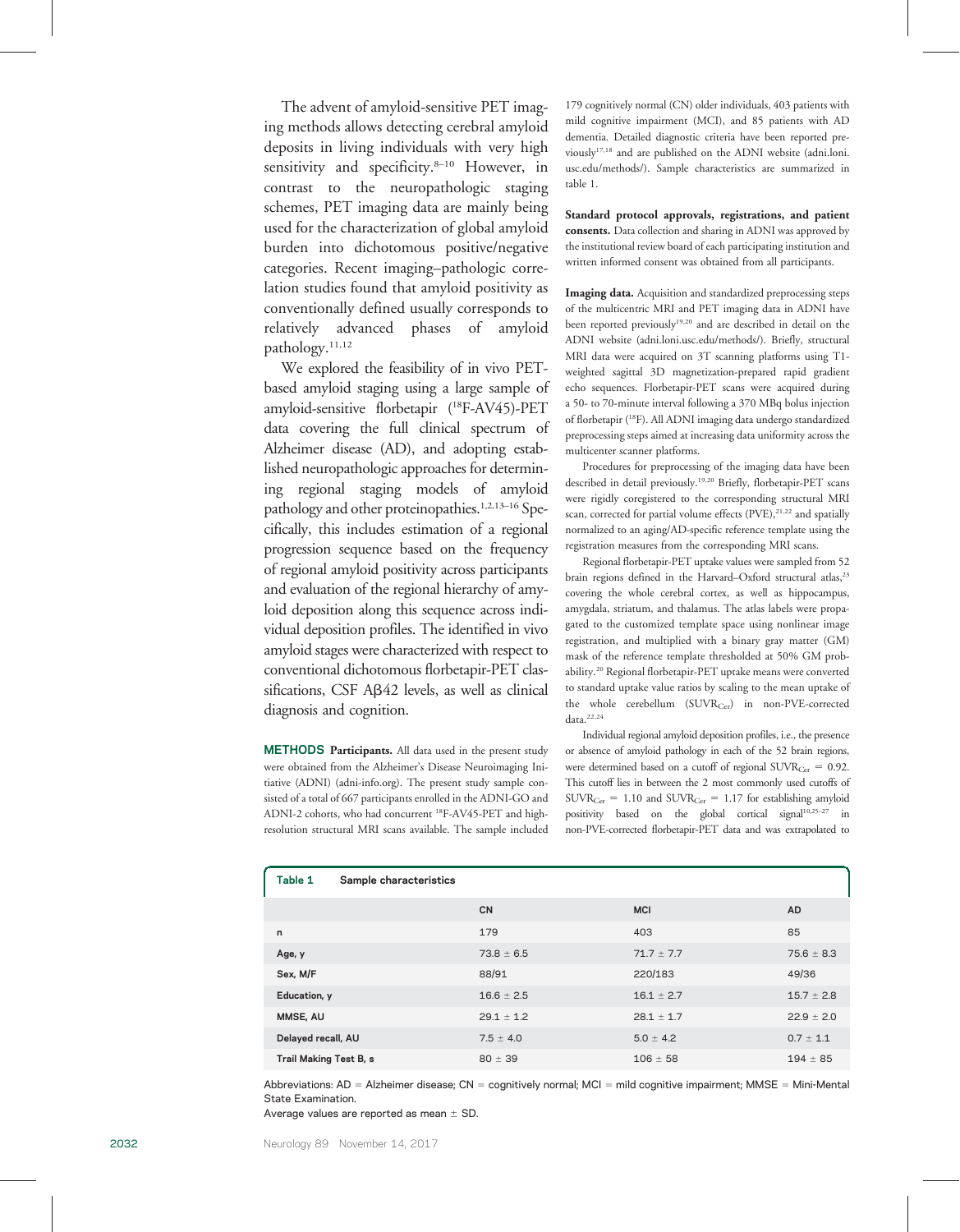the PVE-corrected florbetapir-PET data of this study using linear regression.26 More detailed information on cutoff selection is provided in appendix e-1 at [Neurology.org](http://neurology.org/lookup/doi/10.1212/WNL.0000000000004643).

Data analysis. Determination of a model of regionally progressing amyloid pathology. In analogy to the approach used in previous neuropathologic staging studies,<sup>1,2,13,14</sup> a model of regionally progressing amyloid pathology was estimated based on the frequency of regional amyloid positivity across participants, where the proportion of participants who exhibit amyloid pathology in a given brain region is used as an indicator of this region's temporal involvement in the course of spatially progressing amyloid pathology. This approach critically depends on a high regional variance in amyloid deposition across the examined participants. Thus, due to our focus on the characterization of early phases of amyloidosis, and given that amyloid load is believed to reach global levels before the emergence of cognitive impairments,<sup>28</sup> we restricted the determination of the progression model to the sample of cognitively normal older individuals.

In order to operationalize the regionally detailed progression model into a manageable staging system, the 52 ranked anatomical regions were merged into 4 larger anatomical divisions (1–4) based on equally sized proportions of the observed range of involvement frequencies (illustrated in figures 1 and e-1). Additional analyses also explored regionally less or more detailed 3- or 5-stage models (appendix e-1).

In vivo staging of individual amyloid pathology. Regardless of diagnosis, individual amyloid deposition profiles were used to stage each individual's florbetapir-PET scan according to the estimated 4-stage model of regional amyloid progression. For this, an anatomical division was defined positive for amyloid pathology if at least 50% of the regions included in this division exhibited suprathreshold signal in the respective participant. Participants who only exhibited amyloid deposition in the first division were classified as being in stage I, and successive stages II-IV were characterized by additional involvement of anatomical divisions 2, 3, and 4, respectively. Participants who exhibited amyloid positivity in any division  $>1$  without concurrent amyloid

positivity in the previous divisions were classified as being nonstageable. A high proportion of stageable vs nonstageable participants is an indicator of the general validity of the hierarchical staging scheme.15,16 Given that this proportion may be biased in the CN group, because it is also used for determining the staging model in this study, we further conducted sensitivity analyses across independent training and test samples for this group (appendix e-1).

For comparison, florbetapir-PET scans were also conventionally classified as amyloid-positive or amyloid-negative based on the commonly used cutoffs of  $\text{SUVR}_{\text{Cer}} = 1.10$  and  $\text{SUVR}_{\text{Cer}}$  $= 1.17$ , applied to the global composite SUVR<sub>Cer</sub> values that are made available in the ADNI database (Jagust Lab, UC Berkley; [adni.loni.usc.edu/methods/pet-analysis\)](http://adni.loni.usc.edu/methods/pet-analysis).

In vivo amyloid stages in relation to a CSF biomarker of amyloid pathology. Amyloid stages were studied in relation to CSF AB42 levels, which are well-known to decrease as cortical amyloid deposition increases.<sup>29,30</sup> CSF measures of AB42 from the same study time point were available for 90% ( $n = 603$ ) of the study sample. Methods for CSF biomarker quantification in the ADNI cohort are based on the xMAP Luminex platform and Innogenetics/Fujirebio AlzBio3 immunoassay kits and are described in detail elsewhere<sup>31</sup> ([adni.loni.usc.edu/methods/](http://adni.loni.usc.edu/methods/)). Differences in CSF AB42 levels across increasing amyloid stages were assessed using Spearman correlation and Mann-Whitney  ${\cal U}$ tests between the first 2 amyloid stages and the group without any evidence of regional amyloid deposition (stage 0).

In vivo amyloid stages in relation to clinical diagnosis and cognition. Differences in the distribution of amyloid stages between clinical diagnoses were assessed using  $\chi^2$  test. In addition, for each diagnostic group separately, we assessed associations between progressing amyloid stage and cognitive performance in tests of episodic memory (30-minute delayed recall [DR] of the Rey Auditory Verbal Learning Test) and executive function (Trail Making Test B [TMT-B]) using Spearman correlations. For comparison, associations between increasing amyloid load and cognitive performance were also assessed using continuous global composite  $\text{SUVR}_{\text{Cer}}$  values and the conventional lower cutoff for



Brain renderings on the left illustrate the frequency of regional amyloid positivity across individuals on a color scale from black/blue (lowest) to yellow/red (highest). The 52 brain regions are merged into 4 larger anatomic divisions based on equal partitions of the frequency range (1–4). In the resulting 4-stage model of regional amyloid progression (I–IV), incremental stages are defined by involvement of higher numbered anatomic divisions (in red), in addition to the affected areas of the previous stage (blue).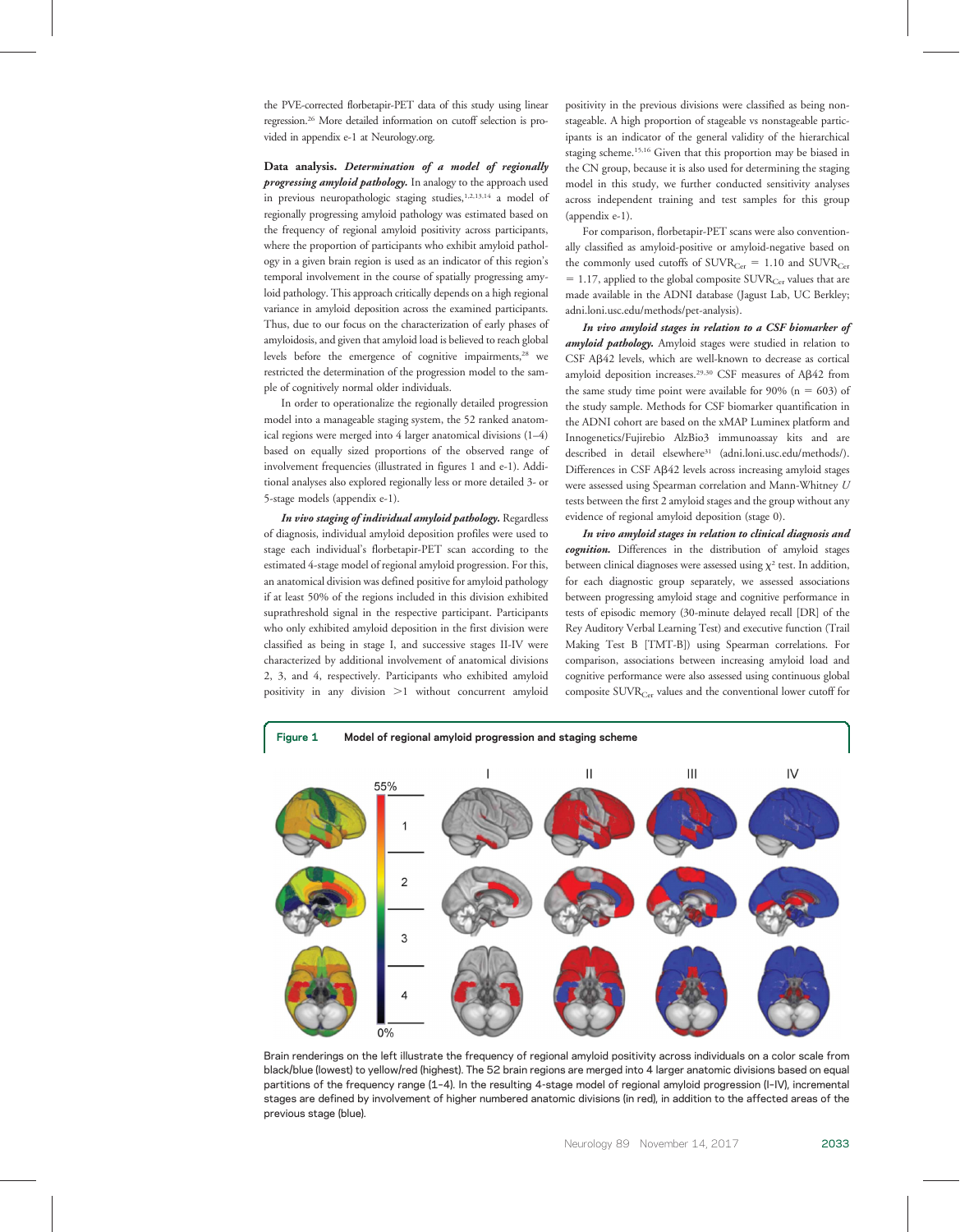defining presence of detectable amyloid deposits ( $\text{SUVR}_\text{Cer}$   $>$ 1.10).

RESULTS Model of regionally progressing amyloid pathology. The examined brain regions differed markedly with respect to the presence of amyloid pathology across CN individuals (figures 1 and e-1). Amyloid deposition was most frequently observed in the basal part of the temporal lobe (inferior temporal and fusiform gyrus), the anterior cingulate gyrus, and the parietal operculum ( $\sim$ 55%–45% of individuals), followed by wide parts of the temporal, frontal, and



Each row of the matrix corresponds to a study participant and each column to one of the 4 anatomic divisions (1–4). Absence or presence of amyloid is denoted by gray and red, respectively. Amyloid deposition in the 4 anatomic divisions shows a consistent hierarchical nesting across participants, allowing us to stage 98% of the participants with detectable regional amyloid deposits into one of the 4 amyloid stages predicted by the regional progression model (blue boxes, I–IV). Only 8 participants showed distribution profiles that did not conform to the model (yellow arrows; 2 individuals [1 cognitively normal (CN), 1 Alzheimer disease] with deposition profiles of 1-1-0-1; 5 individuals [2 CN, 3 mild cognitive impairment (MCI)] with 0-1-0-0; and 1 individual [MCI] with 0-0-0-1).

parietal associative cortex  $(\sim40\% - 30\%)$ . Amyloid deposits in primary sensory-motor cortices (precentral and postcentral, occipital pole, Heschl gyrus) and anterior medial temporal lobe structures were considerably less frequent ( $\sim$ 25%–15%), and only a small minority showed amyloid positivity in the posterior medial temporal lobe and the striatum  $(-10\% - 5\%)$ . None of the participants exhibited amyloid positivity in the thalamus. This pattern was very robust against variations in the cutoff used for defining regional amyloid positivity (appendix e-1), and was used to define a 4-stage model of regional amyloid progression by grouping the brain regions from highest to lowest frequency into 4 anatomic divisions (figures 1 and e-1).

In vivo staging of individual amyloid pathology. Assessing regional amyloid deposition across the 4 anatomic divisions in individual florbetapir-PET scans yielded a highly consistent hierarchical deposition pattern across participants, allowing us to classify 98% (410/418) of participants with detectable regional amyloid deposition into any of the 4 successive amyloid stages (figures 2 and 3; table e-1). Sensitivity analyses across independent training and test samples indicated negligible bias in the proportion of stageable vs nonstageable participants in the CN group (appendix e-1). In vivo amyloid stages were positively associated with age in the CN ( $p = 0.006$ ) and MCI groups ( $p = 0.002$ ), but not in the AD group ( $p =$ 0.139) (appendix e-1).

Table 2 compares the in vivo amyloid staging scheme to conventional dichotomous classifications. Based on a global cortical cutoff of  $\text{SUVR}_{\text{Cer}} = 1.17$ , all stage IV participants and the vast majority of stage III participants were identified as being amyloidpositive, whereas half of stage II and the vast majority of stage I participants were classified as being amyloid-negative. Even at a much lower cutoff of  $SUVR_{\text{Cer}} = 1.10, 25\%$  of stage II participants and the large majority of stage I participants (81%) were still classified as amyloid-negative. However, characterizing the different amyloid stages in terms of an external CSF-based amyloid biomarker demonstrated a continuous decline in  $A\beta42$  levels across progressing amyloid stages (table 2;  $\rho_{595} = -0.80, p <$ 0.001), which was already noticeable at the earliest amyloid stages I ( $-7\%$ ,  $p = 0.01$ ) and II ( $-29\%$ ,  $p < 0.001$ ) when compared to AB42 levels of stage 0.

Among participants exhibiting stageable amyloid deposition, distribution of in vivo amyloid stages differed significantly between diagnostic categories ( $\chi^2$  = 72.98,  $p < 0.001$ ; figure 3 and table e-1), with higher in vivo amyloid stages being more frequent in patients with MCI or AD compared to CN individuals. Amyloid stages III or IV (indicating extraneocortical involvement)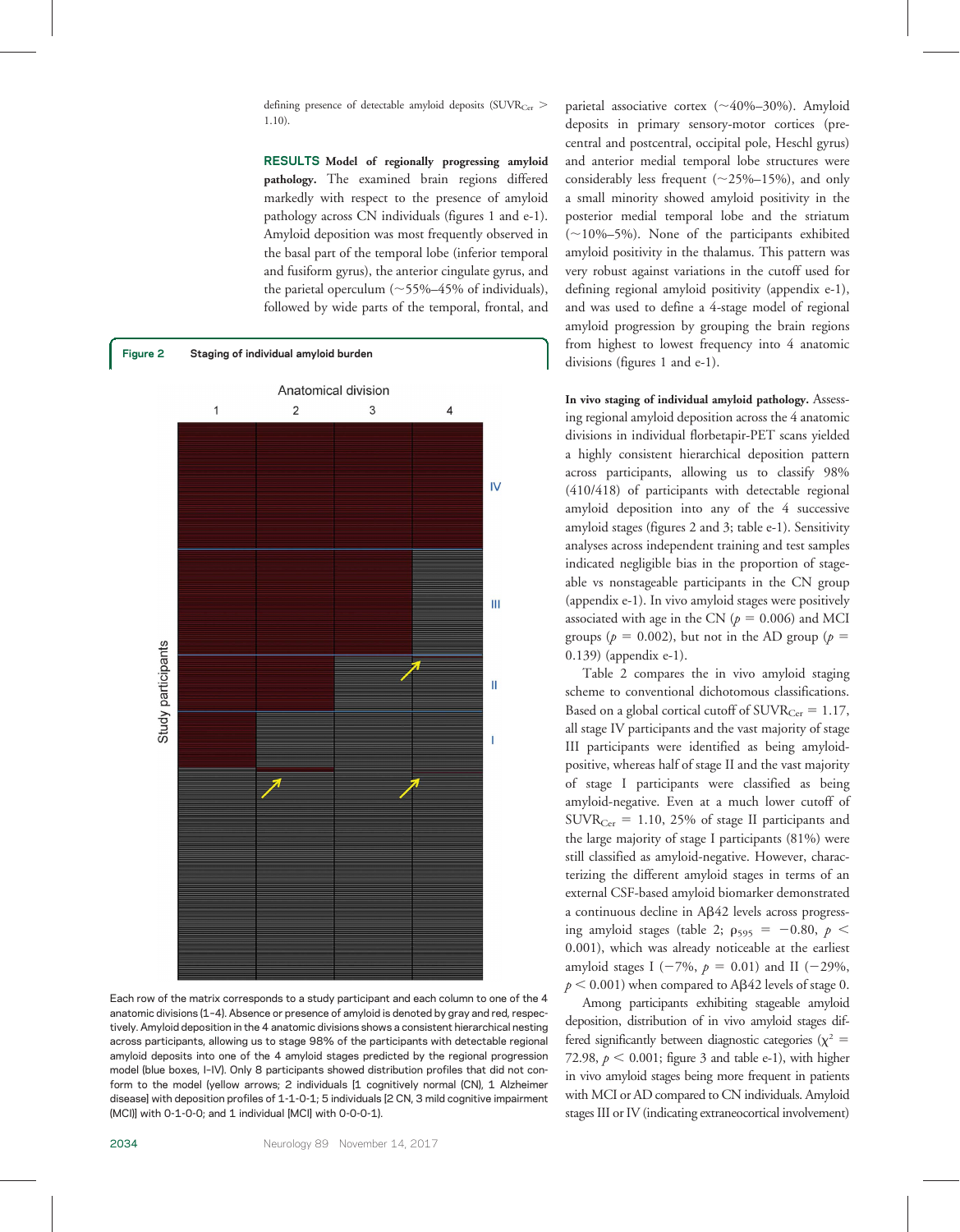

The relative proportions of in vivo amyloid stages were plotted for each diagnostic group separately and across all participants. Among participants exhibiting stageable amyloid deposition, there is a shift from lower to higher in vivo amyloid stages across the cognitively normal (CN) over the mild cognitive impairment (MCI) to the Alzheimer disease (AD) group. Unstageable cases were relatively rare across all diagnostic categories.

were observed in 96% of patients with AD, 66% of patients with MCI, and 42% of CN individuals with detectable amyloid deposition. Within diagnostic groups separately, higher amyloid stages were associated with worse DR performance in CN ( $\rho_{79} = -0.40, p <$ 0.001), and with worse DR ( $\rho_{248} = -0.30, p \le 0.001$ ) and TMT-B performance ( $\rho_{245} = 0.33, p \lt 0.001$ ) in MCI, but did not associate with cognition in AD ( $p >$ 0.86) (table e-2). By contrast, among participants identified as being amyloid-positive by a conventional global cutoff of 1.10,  $\text{SUVR}_{\text{Cer}}$  values correlated with cognition in MCI (DR:  $\rho_{213} = -0.29$ ,  $p < 0.001$ , TMT-B:  $\rho_{212} = 0.35, p < 0.001$  and AD (DR:  $\rho_{72} = -0.25$ ,  $p = 0.035$ ), but not in CN ( $p > 0.17$ ).

DISCUSSION In analogy to neuropathologic staging studies, we extrapolated a regional pattern of amyloid progression on the basis of florbetapir-PET amyloid deposition profiles across participants, and assessed its utility for in vivo staging of an individual's amyloid burden. The approach suggested a progression pattern from temporobasal and frontomedial areas, over

the remaining associative neocortex, to primary sensory-motor cortex, the medial temporal lobe, and finally the striatum. Individual deposition profiles showed a highly consistent hierarchical nesting across these brain regions, arguing for the general validity of the progression model and enabling an in vivo staging of an individual's progress of amyloid pathology on the basis of cross-sectional imaging data.

The estimated pattern of regional amyloid progression in the florbetapir-PET data shows a remarkable resemblance with previous neuropathologic estimates. Particularly the progression from the associative neocortex over primary sensory-motor areas and the medial temporal lobe to the striatum is well-described in the neuropathologic literature and corresponds to phases 1 to 3 of the widely used Thal scheme of 5 progressive phases of cerebral amyloidosis.<sup>2,4</sup> While the first Thal phase encompasses the whole associative neocortex without further regional distinction, previous neuropathologic studies specifically implicated basal portions of the temporal and frontomedial cortex in the initial phase of amyloid accumulation (corresponding to the first stage of the Braak A-B-C scheme of amyloid progression).<sup>1,3,5,6</sup> However, other crosssectional <sup>11</sup>C-PiB-PET estimates based on regional correlates of increasing global SUVR values pointed to medial frontal, medial parietal, and lateral temporoparietal areas as the sites of initial amyloid accumulation, without noticeable involvement of the inferior temporal cortex.12,32 Besides possible radiotracerrelated differences, these discrepancies are likely to be attributable to the different analytic approaches. A recent 18F-florbetaben-PET study used a similar approach to the one employed in our study and reported a very similar pattern of most frequently observed amyloid deposits in basal temporal and frontomedial cortices, and least frequent deposits in the medial temporal lobe (the striatum was not investigated).33 However, differences in involvement frequencies across neocortical regions were rather small, which probably relates to a high proportion of participants with globally progressed amyloid

| Table 2<br>Amyloid stages in comparison to dichotomous classifications and CSF amyloid |              |                  |                      |                      |                      |  |  |
|----------------------------------------------------------------------------------------|--------------|------------------|----------------------|----------------------|----------------------|--|--|
|                                                                                        | $\Omega$     |                  | Ш                    | Ш                    | IV                   |  |  |
| n                                                                                      | 249          | 68               | 63                   | 127                  | 152                  |  |  |
| $SUVR_{\text{cer}} > 1.17$                                                             | $1$ (<1%)    | 3(4%)            | 33 (52%)             | 118 (93%)            | 152 (100%)           |  |  |
| $SUVR_{\text{Cor}} > 1.10$                                                             | 6(2%)        | 13 (19%)         | 47 (75%)             | 123 (97%)            | 152 (100%)           |  |  |
| CSF $\text{AB}42^{\text{a}}$ (mean $\pm$ SD)                                           | $224 \pm 36$ | $209 \pm 39^{b}$ | $160 \pm 39^{\circ}$ | $138 \pm 24^{\circ}$ | $127 \pm 20^{\circ}$ |  |  |

Abbreviations: CSF A $\beta$ 42 = CSF levels of A $\beta$ 42 (pg/mL); SUVR<sub>Cer</sub> = standard uptake value ratio with whole cerebellar reference region.

<sup>a</sup> CSF biomarker values were only available for a subset of participants (n = 597).

 $^{\rm b}$  Significantly different from stage 0 at  $p <$  0.05.

 $\textdegree$  Significantly different from stage 0 at  $p < 0.001$ .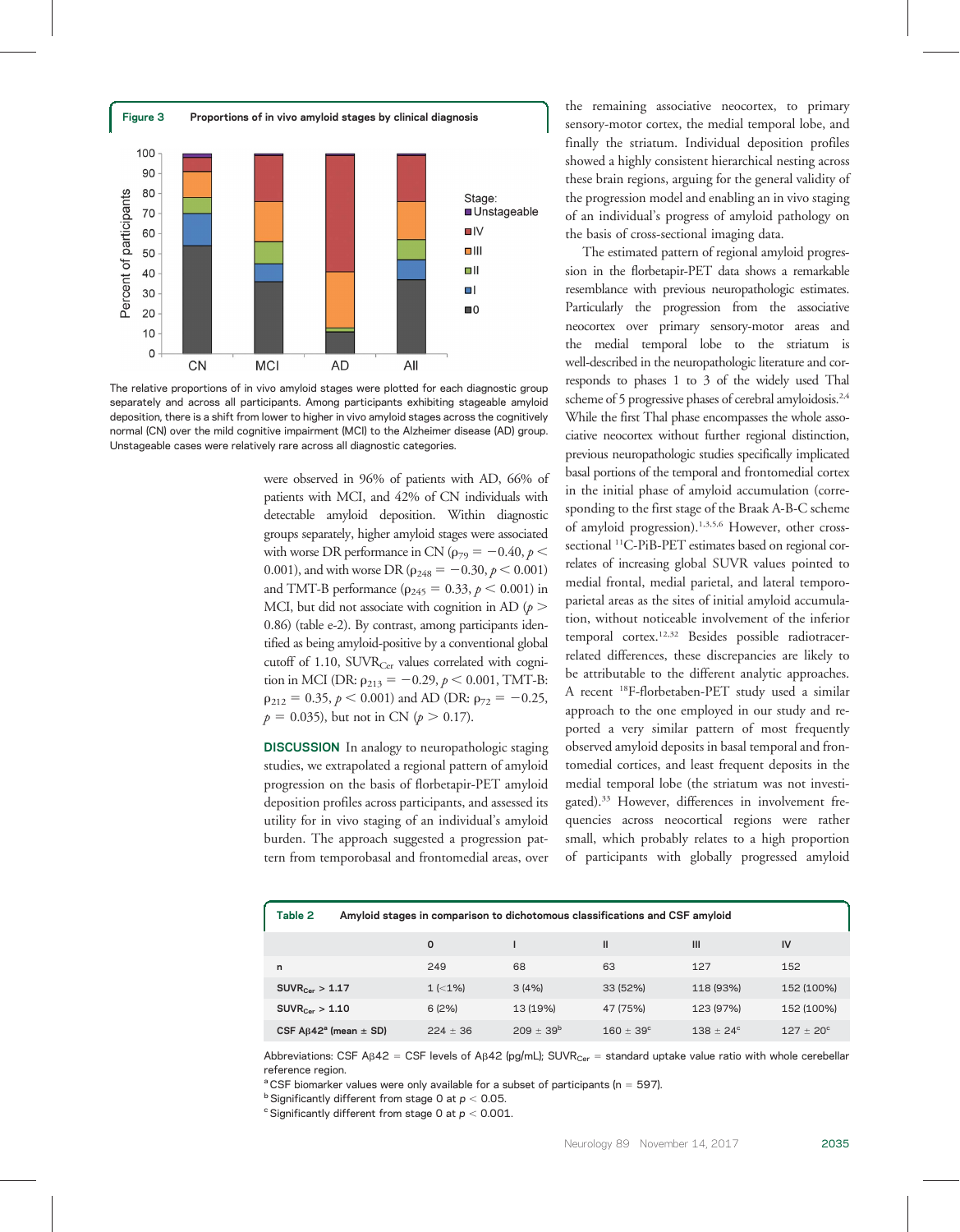pathology in the clinical sample used for model determination. Accordingly, no attempts were made in this previous study to use the estimated progression pattern in the context of an in vivo staging scheme.

In our individual staging analyses, only 2% of participants with detectable amyloid deposition violated the proposed hierarchy of regional involvement (figures 2 and 3 and table e-1). The consistent regional hierarchy of amyloid deposition in this large series of florbetapir-PET scans across the full clinical spectrum of AD strongly indicates that PET-measured amyloid deposition follows a predictable regional sequence that can be used analogously to established neuropathologic approaches for staging an individual's pathologic state along this sequence. However, in this cross-sectional data it remains unknown whether individuals inevitably progress from earlier to later stages, as well as under which circumstances and at which rates this progression occurs. A distinct advantage of the presented in vivo staging approach is that it will allow studying these questions through longitudinal amyloid-PET assessments and analysis of such data is warranted.

The earliest in vivo amyloid stages identify participants with regionally restricted amyloid deposits in specific neocortical association areas that are probably entirely missed in clinical routine binary visual assessment,<sup>11</sup> and mostly missed by semiquantitative classification approaches based on suprathreshold global cortical signal, even at a relatively lenient cutoff (table 2). Decreased CSF A $\beta$ 42 levels compared to the stage 0 group corroborate the neurobiologic relevance of the regionally increased florbetapir-PET signal in these participants. Of course, the consistency of hierarchical amyloid deposition across participants has its limitation with respect to regional detail. Thus, while regionally more fine-grained staging schemes may potentially further increase the sensitivity to detect earliest focal amyloid deposits, they will also generally result in higher numbers of participants who show deviating deposition patterns (i.e., are nonstageable; appendix e-1). Moreover, the distinct amyloid progression pattern as estimated here and in neuropathologic case series $1,2,34$  may be different in genetically determined forms of amyloid accumulation, particularly with respect to the occurrence of striatal vs cortical amyloid.35–<sup>38</sup> Different staging schemes may have to be developed for these populations.

Based on clinicopathologic correlations between striatal amyloid deposition (corresponding to Thal phase 3) and the occurrence of dementia,  $2,4,34$  it has been suggested to incorporate an a priori distinction between cortical and striatal amyloid deposition in the analysis of amyloid-sensitive PET data, representing a pathologic 2-stage model that would possibly be more predictive of clinical status.<sup>39,40</sup> In our data-

driven estimation of an in vivo staging scheme, we provide evidence that (1) PET-measured striatal amyloid deposition (anatomical division 4 in our model) is extremely unlikely to occur without concomitant cortical amyloid (figure 2) and that (2) advanced in vivo amyloid stages are most frequently observed in patients with AD and associate with cognitive impairments in individuals without dementia. Comparison with conventional continuous measures of global amyloid load indicate that these show a higher dynamic range in clinically overt disease stages, whereas the presented in vivo staging approach may be particularly useful for stratification of early, preclinical stages of AD.

A limitation of our in vivo imaging approach to amyloid staging is that the presence of regional amyloid necessarily needs to be defined by a signal cutoff that aims to separate noise from specific tracer binding. While we oriented this cutoff on most commonly used cutoffs for defining amyloid positivity on the basis of global cortical florbetapir-PET SUVR $_{Cer}$ , cutoff definition is an arbitrary undertaking per se, and the transferability of global signal cutoffs to regional signals remains largely unexplored. Furthermore, in this study we used a constant regional cutoff, whereas it may be argued that differential cutoffs should be used due to differing noise levels between brain regions.33,35,40 Although the invariance of the regional amyloid pattern under varying cutoffs (appendix e-1) indicates little interregional variability in noise levels in our PVE-corrected data, the choice of cutoff definition might well affect the regional staging scheme and future research should investigate possible advantages of region-specific cutoffs for the presented in vivo amyloid staging approach. Moreover, as is the case for cutoffs applied to the global signal, $12$ the height of the regional cutoff affects the absolute numbers of individuals with detectable amyloid deposits. Thus, cutoff selection as well as other methodical choices, such as the regional detail of the staging scheme, should weigh off priorities for sensitivity or specificity depending on the actual research context or clinical application of the staging approach.

Pending replication of our findings in independent cohorts and using different radiotracers, the presented in vivo amyloid staging approach may become a valuable tool for characterizing an individual's amyloid burden for diagnostic purposes or for sample stratification in clinical trials.

#### AUTHOR CONTRIBUTIONS

Michel J. Grothe: study concept, analysis and interpretation of data, drafting/revising the manuscript for content. Henryk Barthel: study concept, interpretation of data, drafting/revising the manuscript for content. Jorge Sepulcre: study concept, contribution of analytic tools, drafting/revising the manuscript for content. Martin Dyrba: analysis of data, contribution of analytic tools. Osama Sabri: interpretation of data, drafting/revising the manuscript for content.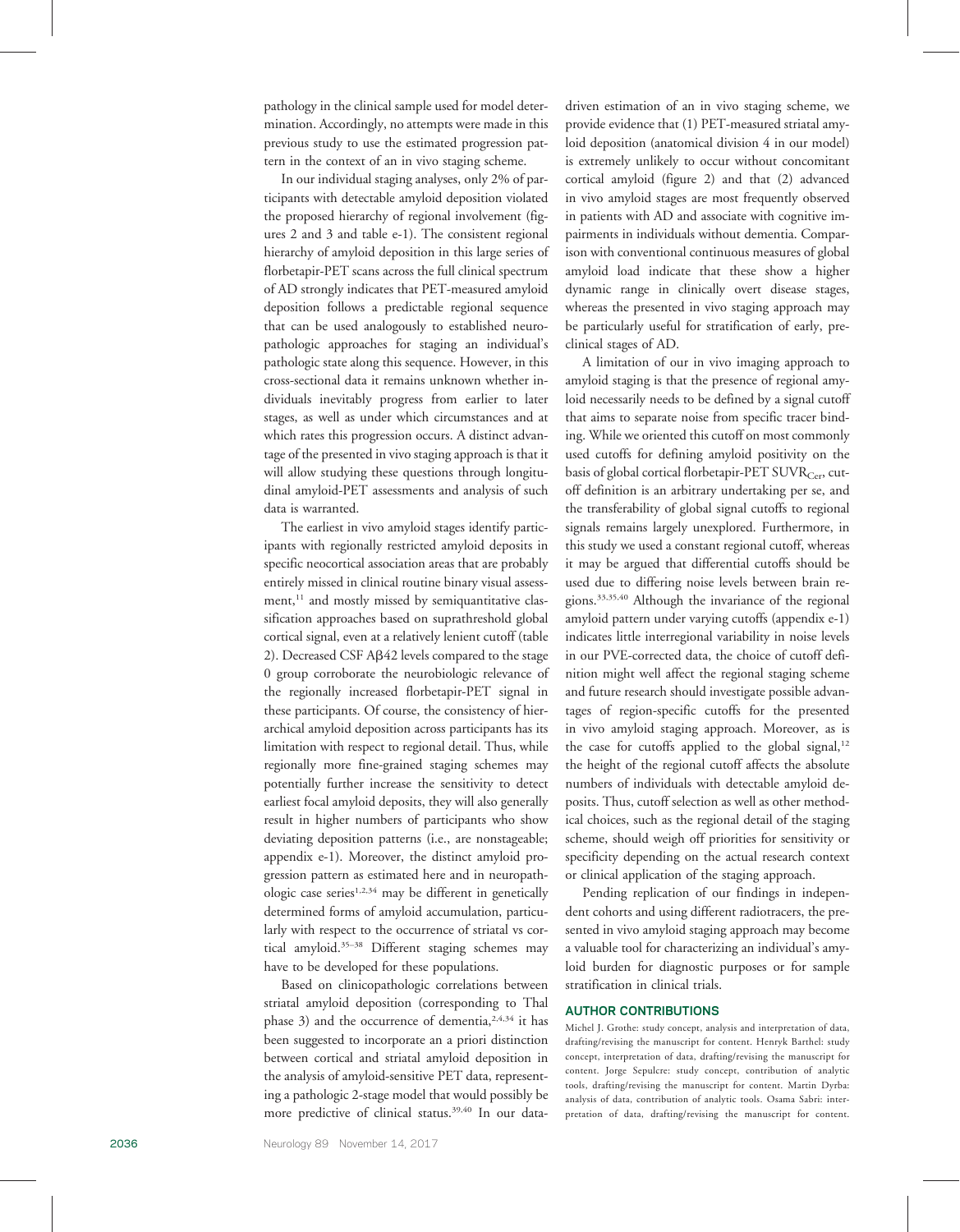Stefan Teipel: interpretation of data, drafting/revising the manuscript for content.

#### STUDY FUNDING

Data collection and sharing for this project was funded by the Alzheimer's Disease Neuroimaging Initiative (ADNI) (NIH grant U01 AG024904 and DOD ADNI [Department of Defense award number W81XWH-12-2-0012]). The ADNI was launched in 2003 by the National Institute on Aging (NIA), the National Institute of Biomedical Imaging and Bioengineering (NIBIB), the Food and Drug Administration, private pharmaceutical companies and nonprofit organizations, as a \$60 million, 5-year public–private partnership. ADNI is funded by the NIA, the NIBIB, and through contributions from the following: Alzheimer's Association; Alzheimer's Drug Discovery Foundation; Araclon Biotech; BioClinica, Inc.; Biogen Idec Inc.; Bristol-Myers Squibb Company; CereSpir, Inc.; Eisai Inc.; Elan Pharmaceuticals, Inc.; Eli Lilly and Company; EuroImmun; F. Hoffmann-La Roche Ltd. and its affiliated company Genentech, Inc.; Fujirebio; GE Healthcare; IXICO Ltd.; Janssen Alzheimer Immunotherapy Research & Development, LLC.; Johnson & Johnson Pharmaceutical Research & Development LLC.; Lumosity; Lundbeck; Merck & Co., Inc.; Meso Scale Diagnostics, LLC.; NeuroRx Research; Neurotrack Technologies; Novartis Pharmaceuticals Corporation; Pfizer Inc.; Piramal Imaging; Servier; Takeda Pharmaceutical Company; and Transition Therapeutics. The Canadian Institutes of Health Research is providing funds to support ADNI clinical sites in Canada. Private sector contributions are facilitated by the Foundation for the NIH ([fnih.org](http://www.fnih.org)). The grantee organization is the Northern California Institute for Research and Education, and the study is coordinated by the Alzheimer's Disease Cooperative Study at the University of California, San Diego. ADNI data are disseminated by the Laboratory for Neuroimaging at the University of Southern California.

#### **DISCLOSURE**

M. Grothe reports no disclosures relevant to the manuscript. H. Barthel received consultant and speaker honoraria as well as travel expenses from Piramal Imaging. J. Sepulcre is supported by the NIH (1K23EB019023). M. Dyrba reports no disclosures relevant to the manuscript. O. Sabri received consultant and speaker honoraria as well as travel expenses from Piramal Imaging. S. Teipel reports no disclosures relevant to the manuscript. Go to [Neurology.org](http://neurology.org/lookup/doi/10.1212/WNL.0000000000004643) for full disclosures.

Received January 17, 2017. Accepted in final form August 14, 2017.

#### **REFERENCES**

- 1. Braak H, Braak E. Neuropathological stageing of Alzheimer-related changes. Acta Neuropathol 1991;82: 239–259.
- 2. Thal DR, Rub U, Orantes M, Braak H. Phases of A betadeposition in the human brain and its relevance for the development of AD. Neurology 2002;58:1791–1800.
- 3. Price JL, Morris JC. Tangles and plaques in nondemented aging and "preclinical" Alzheimer's disease. Ann Neurol 1999;45:358–368.
- 4. Murray ME, Lowe VJ, Graff-Radford NR, et al. Clinicopathologic and 11C-Pittsburgh compound B implications of Thal amyloid phase across the Alzheimer's disease spectrum. Brain 2015;138:1370–1381.
- 5. Price JL, Davis PB, Morris JC, White DL. The distribution of tangles, plaques and related immunohistochemical markers in healthy aging and Alzheimer's disease. Neurobiol Aging 1991;12:295–312.
- 6. Giannakopoulos P, Hof PR, Vallet PG, Giannakopoulos AS, Charnay Y, Bouras C. Quantitative analysis of neuropathologic changes in the cerebral cortex of centenarians. Prog Neuropsychopharmacol Biol Psychiatry 1995;19: 577–592.
- 7. Bennett DA, Wilson RS, Boyle PA, Buchman AS, Schneider JA. Relation of neuropathology to cognition

in persons without cognitive impairment. Ann Neurol 2012;72:599–609.

- 8. Teipel S, Drzezga A, Grothe MJ, et al. Multimodal imaging in Alzheimer's disease: validity and usefulness for early detection. Lancet Neurol 2015;14:1037–1053.
- 9. Sabri O, Sabbagh MN, Seibyl J, et al. Florbetaben PET imaging to detect amyloid beta plaques in Alzheimer disease: phase 3 study. Alzheimers Dement 2015;11:964– 974.
- 10. Clark CM, Schneider JA, Bedell BJ, et al. Use of florbetapir-PET for imaging beta-amyloid pathology. JA-MA 2011;305:275–283.
- 11. Thal DR, Beach TG, Zanette M, et al. [(18)F]flutemetamol amyloid positron emission tomography in preclinical and symptomatic Alzheimer's disease: specific detection of advanced phases of amyloid-beta pathology. Alzheimers Dement 2015;11:975–985.
- 12. Villeneuve S, Rabinovici GD, Cohn-Sheehy BI, et al. Existing Pittsburgh compound-B positron emission tomography thresholds are too high: statistical and pathological evaluation. Brain 2015;138:2020–2033.
- 13. Braak H, Del Tredici K, Rub U, de Vos RA, Jansen Steur EN, Braak E. Staging of brain pathology related to sporadic Parkinson's disease. Neurobiol Aging 2003;24:197– 211.
- 14. Josephs KA, Murray ME, Whitwell JL, et al. Updated TDP-43 in Alzheimer's disease staging scheme. Acta Neuropathol 2016;131:571–585.
- 15. Gertz HJ, Xuereb J, Huppert F, et al. Examination of the validity of the hierarchical model of neuropathological staging in normal aging and Alzheimer's disease. Acta Neuropathol 1998;95:154–158.
- 16. Jellinger KA. A critical reappraisal of current staging of Lewy-related pathology in human brain. Acta Neuropathol 2008;116:1–16.
- 17. Grothe MJ, Teipel SJ. Spatial patterns of atrophy, hypometabolism, and amyloid deposition in Alzheimer's disease correspond to dissociable functional brain networks. Hum Brain Mapp 2016;37:35–53.
- 18. Grothe MJ, Heinsen H, Amaro E Jr, Grinberg LT, Teipel SJ. Cognitive correlates of basal forebrain atrophy and associated cortical hypometabolism in mild cognitive impairment. Cereb Cortex 2016;26:2411–2426.
- 19. Teipel S, Grothe MJ. Does posterior cingulate hypometabolism result from disconnection or local pathology across preclinical and clinical stages of Alzheimer's disease? Eur J Nucl Med Mol Imaging 2016;43:526–536.
- 20. Teipel SJ, Kurth J, Krause B, Grothe MJ. The relative importance of imaging markers for the prediction of Alzheimer's disease dementia in mild cognitive impairment: beyond classical regression. Neuroimage Clin 2015;8:583–593.
- 21. Muller-Gartner HW, Links JM, Prince JL, et al. Measurement of radiotracer concentration in brain gray matter using positron emission tomography: MRI-based correction for partial volume effects. J Cereb Blood Flow Metab 1992;12:571–583.
- 22. Gonzalez-Escamilla G, Lange C, Teipel S, Buchert R, Grothe MJ. PETPVE12: an SPM toolbox for partial volume effects correction in brain PET: application to amyloid imaging with AV45-PET. Neuroimage 2017;147: 669–677.
- 23. Desikan RS, Segonne F, Fischl B, et al. An automated labeling system for subdividing the human cerebral cortex